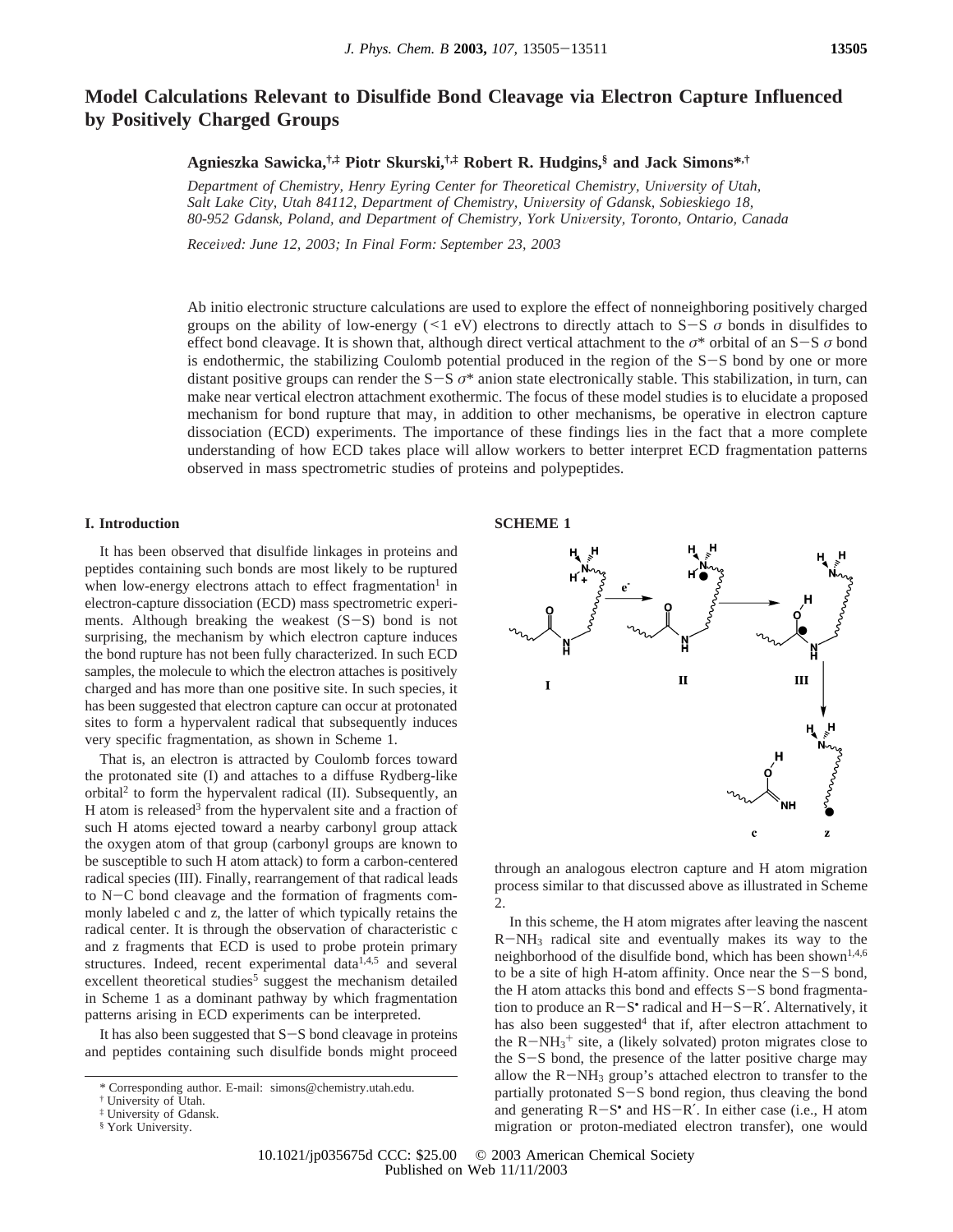

**Figure 1.** Structure of an  $(ACA_{15}K+H)_2^{2+}$  disulfide-linked dimer from ref 8. The disulfide-linkage is at the center and the two protonated ref 8. The disulfide linkage is at the center and the two protonated sites are at the left and right ends.

**SCHEME 2**



expect the efficiency of  $S-S$  bond cleavage to decrease as the distance between the disulfide bond and the  $-NH_3$  site containing the attached electron increases.

However, recent experimental studies<sup>7,8</sup> on  $S-S$  bond containing synthetic peptides charged with alkali cations instead of protons also showed significant fragmentation of the S-<sup>S</sup> bond, so it may be that transfer of a H atom from a hypervalent site to the  $S-S$  bond is not necessary. In another recent study,<sup>7,8</sup> disulfide-linked dimers of Ac-Cys-Ala<sub>n</sub>-Lys (with  $n = 10, 15$ , and 20) protonated at the Lys sites were used to study how the <sup>S</sup>-S cleavage yields varied with the distance from the protonated sites to the  $S-S$  bond. Because the Ala<sub>n</sub> units are expected to form a helical quasilinear structure, as shown in Figure 1, we expect that the distance between the two protonated sites grows monotonically with *n*. However, in the study of ref 8, the yield of S-S cleavage was observed not to significantly decay, even for the  $n = 20$  dimer, in which the S-S bond is thought to be ca. 32 Å from either protonated site.

It should also be mentioned that the density of doubly charged cations in the ICR cell is sufficiently low that it is safe to ignore the possibility that an H atom ejected from one molecule attacks the S-S bond of a different molecule. In summary, the above findings suggest that there may be another mechanism operative in ECD fragmentation, and it is this possibility that we address in this paper. We emphasize that the data discussed above and the analysis we put forth here do not suggest that the conventional Schemes 1 and 2 are not operative; rather, we argue that an additional mechanism may also be operative in ECD fragmentation.

Specifically, following the suggestion made in ref 7, we examine the possibility that low-energy electrons may also attach *directly* to S-S bonds to effect fragmentation. Because even low-energy electrons have high speeds (e.g., a 0.1 eV electron moves ca.  $10^{15}$  Å s<sup>-1</sup>), the duration of their close interaction with any chemical bond is very short. As a result, any excitation or other change they effect occurs in a "vertical" manner; that is, the molecule's internal geometry remains essentially unchanged. Moreover, because they are much lighter than the molecule's nuclei, it is very inefficient for electrons to transfer

**SCHEME 3**



momentum and kinetic energy via impulsive collisions with nuclei. Instead, it is most common for electrons to induce electronic excitation or ionization or to attach to the molecule. Because ECD electrons have very low energies, they are not able to cause ionization of the molecule and are able to induce only very low energy electronic excitations. However, as we discuss in this paper, such low-energy electrons can induce major structural changes by attaching to vacant orbitals such as the S-<sup>S</sup> *<sup>σ</sup>*\* orbitals.

The problem with suggesting that disulfide bonds can directly attach electrons in ECD experiments is that the  $\sigma^*$  orbital into which the electron must attach is known to lie ca. 1 eV above the energy of the neutral  $R-S-S-R'$  species at the equilibrium <sup>S</sup>-S bond length appropriate to vertical electron attachement. However, the ECD source<sup>9</sup> does not have many electrons with such high kinetic energy. Specifically, electron transmission spectroscopy (ETS) experiments<sup>10</sup> on  $Me<sub>2</sub>S<sub>2</sub>$  clearly show the  $S-S \sigma^*$  Me<sub>2</sub>S<sub>2</sub><sup>-</sup> shape resonance state to lie 1.04 eV above the neutral Me<sub>2</sub>S<sub>2</sub> and to have a half-width of ca. 0.5 eV. This neutral  $Me<sub>2</sub>S<sub>2</sub>$  and to have a half-width of ca. 0.5 eV. This Heisenberg width suggests an autodetachment lifetime of  $10^{-14}$ s, so the S-S bond has little time to move prior to autodetachment of the electron. This same work shows the S-<sup>C</sup> *<sup>σ</sup>*\* state in  $Me<sub>2</sub>S<sub>2</sub>$  to lie at 2.7 eV at the equilibrium C-S bond length.

Recent Rydberg electron transfer (RET) experiments, which are designed to probe the adiabatic rather than vertical electron attachment process, show<sup>11</sup> that  $MeS-SMe^-$  at its equilibrium <sup>S</sup>-S distance lies ca. 0.1 eV below MeS-SMe at its optimal <sup>S</sup>-S distance. However, unlike the RET experiments, where the electron is thought to transfer in an adiabatic manner in which the nuclei have time to move, the ECD electron attachment process occurs in a more nearly vertical manner. Hence, the above experimental data suggest it is improbable that ECD electrons attach directly (i.e., vertically) to  $S-S$  bonds and persist long enough for the S-S bond to move to longer distances and rupture in the absence of any effect that can alter the energy of the  $\sigma^*$  anion.

The alternative mechanism we explore here involves *directly* attaching a low-energy electron to an  $S-S$  bond whose  $\sigma^*$  anion state has been lowered in energy (relative to the neutral) by the Coulomb stabilization potential produced by distant positively charged sites elsewhere in the molecule. For example, as we show in Scheme 3, this initially generates a  $R-S<sup>•</sup>$  radical and  $a^{-}S-R-MH_3^+$  ion pair<sup>12</sup> that contains the protonated site; the latter could subsequently undergo proton transfer to generate latter could subsequently undergo proton transfer to generate HS-R-NH2. Note that the final products of Scheme 3 are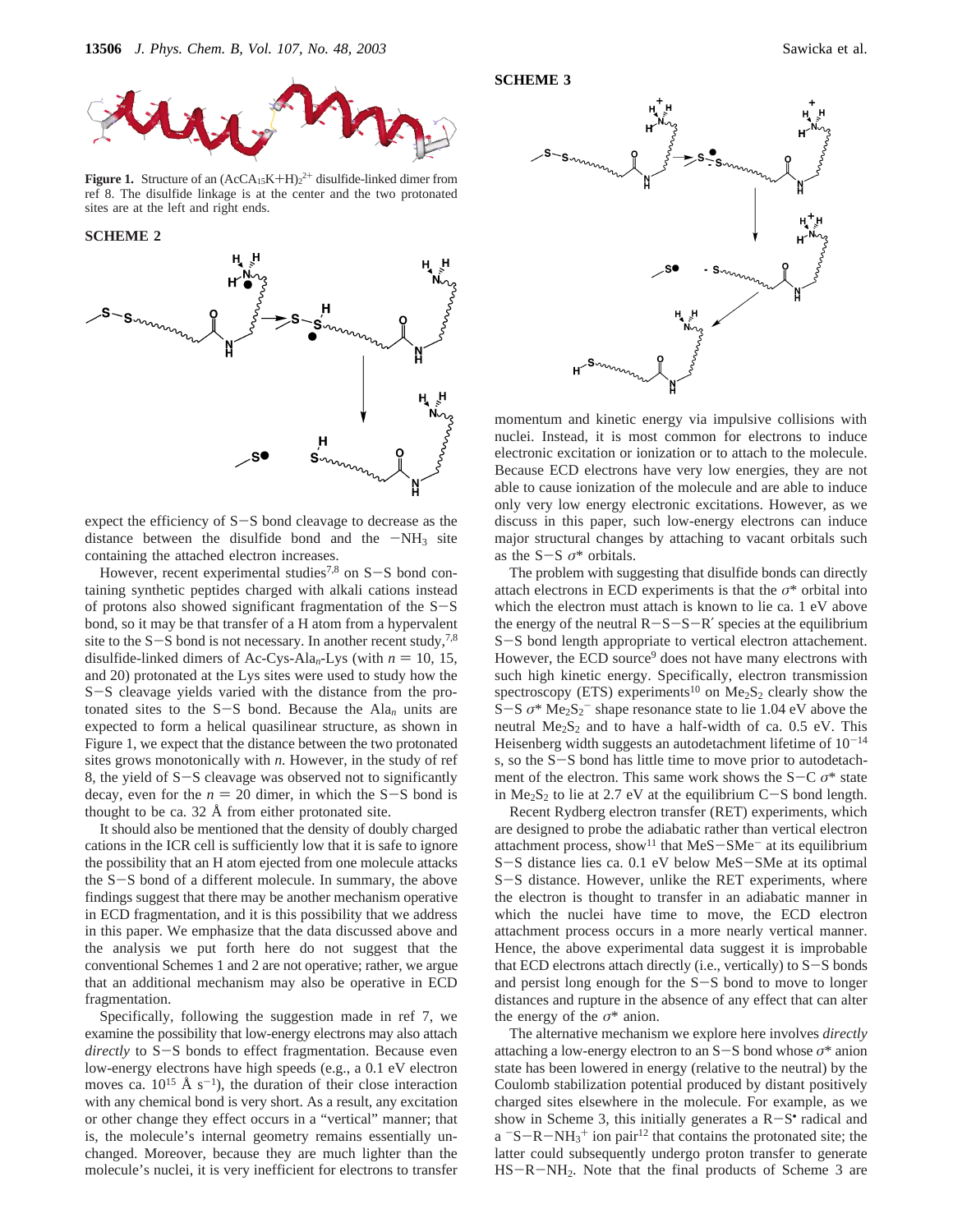exactly the same as in Scheme 2 and are consistent with what is found experimentally.

In invoking the process outlined above, we posit that the *σ*\* anion's energy *E* relative to the energy of the neutral at its equilibrium S-S bond length can be approximated by lowering the intrinsic ca. 1 eV instability of the anion state by the sum of Coulomb stabilizations due to positive sites in the molecule

$$
E = 1 \text{ eV} - \sum_{J} 14.4 \text{ eV } R_{J}^{-1}
$$
 (1)

where  $R_I$  is the distance from the  $J<sup>th</sup>$  positive site to the midpoint of the  $S-S$  bond in Å. In the ab initio quantum calculations that we describe below, we examined a series of model systems designed to test this hypothesis. It should be noted that for the kind of synthetic peptide shown in Figure 1, there are also local dipoles within the *n* alanine groups that can also contribute to the total electrostatic potential in the region of the S-S bond. In the present study, we have not tried<sup>13</sup> to include in our model such dipolar potentials, but we do intend to examine them in future simulations.

# **II. Methods**

The equilibrium geometries of the neutral MeS-SMe and anionic MeS-SMe- and their harmonic vibrational frequencies were calculated at the unrestricted second-order Møller-Plesset (UMP2) perturbation level of theory with aug-cc-pVDZ basis sets.14 In addition, partial MP2 geometry optimization (i.e., with only the S-S bond distance frozen) calculations were employed to achieve the energies for relaxed scans of the potential energy surfaces of MeS-SMe and MeS-SMe- as functions of the S-<sup>S</sup> distance.

In all calculations, the values of  $\langle S^2 \rangle$  never exceeded 0.7511 (after annihilation) for the doublet states, so we are confident that spin-contamination effects are negligible. To examine the effects of basis-set superposition errors (BSSE), we used the procedure described in ref 15. The noncorrected relaxed scans for the neutral and anionic MeS-SMe are plotted with those obtained with the BSSE eliminated to illustrate the unimportance of these effects in Figure 2. However, since the BSSE-corrected results were very similar to those obtained when BSSE were not removed, we decided to limit our discussion to the latter case.

These same procedures were followed with positive charges (simulating the two protonated amine sites discussed earlier) placed 10, 20, or 30 Å from each of the disulfide bond's S atoms. The distance from each positive charge to the nearest S atom was held fixed as the S-S distance was scanned and the other geometrical degrees of freedom were optimized.

While carrying out the relaxed scans of the potential energy surface (PES) of MeS-SMe<sup>-</sup>, we had to examine the PES region, where this anion is electronically unstable (for small *R* values, where  $R$  denotes the  $S-S$  bond length). In such cases, we were able to achieve the proper electronic configuration of the anion by altering the virtual molecular orbitals of the neutral MeS-SMe and forcing the SCF procedure to converge to the doublet anionic state in which the  $S-S$  antibonding ( $\sigma^*$ ) orbital is singly occupied. In the absence of such care, the anion calculation would, as is well-known, undergo variational collapse and yield an energy essentially equal to that of the neutral plus a free electron very far away. These difficulties relate to the fact that the *σ*\* anion is embedded in a continuum of other states.16 Even when employing such devices to properly characterize the metastable  $\sigma^*$  anion, our computations are not able to yield an estimate of the autodetachment lifetime of this



Figure 2. Variation (top) of the neutral (circles) and anion (triangles) energies (eV; relative to the neutral's minimum) along the S-S bond length (Å) with all other geometrical parameters relaxed to minimize the neutral or anion energy. Comparison (bottom) of the BSSE-corrected results (squares for the neutral and diamonds for the anion) and uncorrected results (circles for the neutral and triangles for the anion).

anion state. However, these lifetimes are reasonably well-known and are not the focus of this work. Our focus is on determining at what *R* value and what energy the neutral and anion surfaces cross and when the anion is electronically stable and when it is not.

The electronic instability of the MeS-SMe<sup>-</sup> anion does not persist for larger (i.e.,  $>2.2$  Å) S-S bond lengths where the excess electron can be localized on either  $S-CH<sub>3</sub>$  fragment, which is known<sup>17</sup> to possess a positive electron affinity of ca. 1.9 eV. Moreover, the electronic instability of MeS-SMe- is an issue only in the absence of the additional positive stabilizing charges. As we show below, when these charges are present, the anionic energy curve is shifted down to lower energies where it remains "below" the corresponding neutral energy curve for any S-S bond length. This is because the resonance anion (with the  $\sigma^*$  orbital singly occupied) is stabilized by the electrostatic Coulomb potential of the positive point charges added.

The electrostatic potential maps shown later were generated with the MOLDEN program.<sup>18</sup> All calculations were performed with the GAUSSIAN98 program<sup>19</sup> on AMD Athlon 950 MHz and Pentium IV 2.0GHz computers, as well as on SGI and Compaq Sierra numerical servers.

#### **III. Results**

In Figure 2 we show how the neutral and anion electronic energies vary along the S-S bond length with all other internal geometry variables relaxed to minimize the neutral or anion energy, respectively. This allows us to examine where the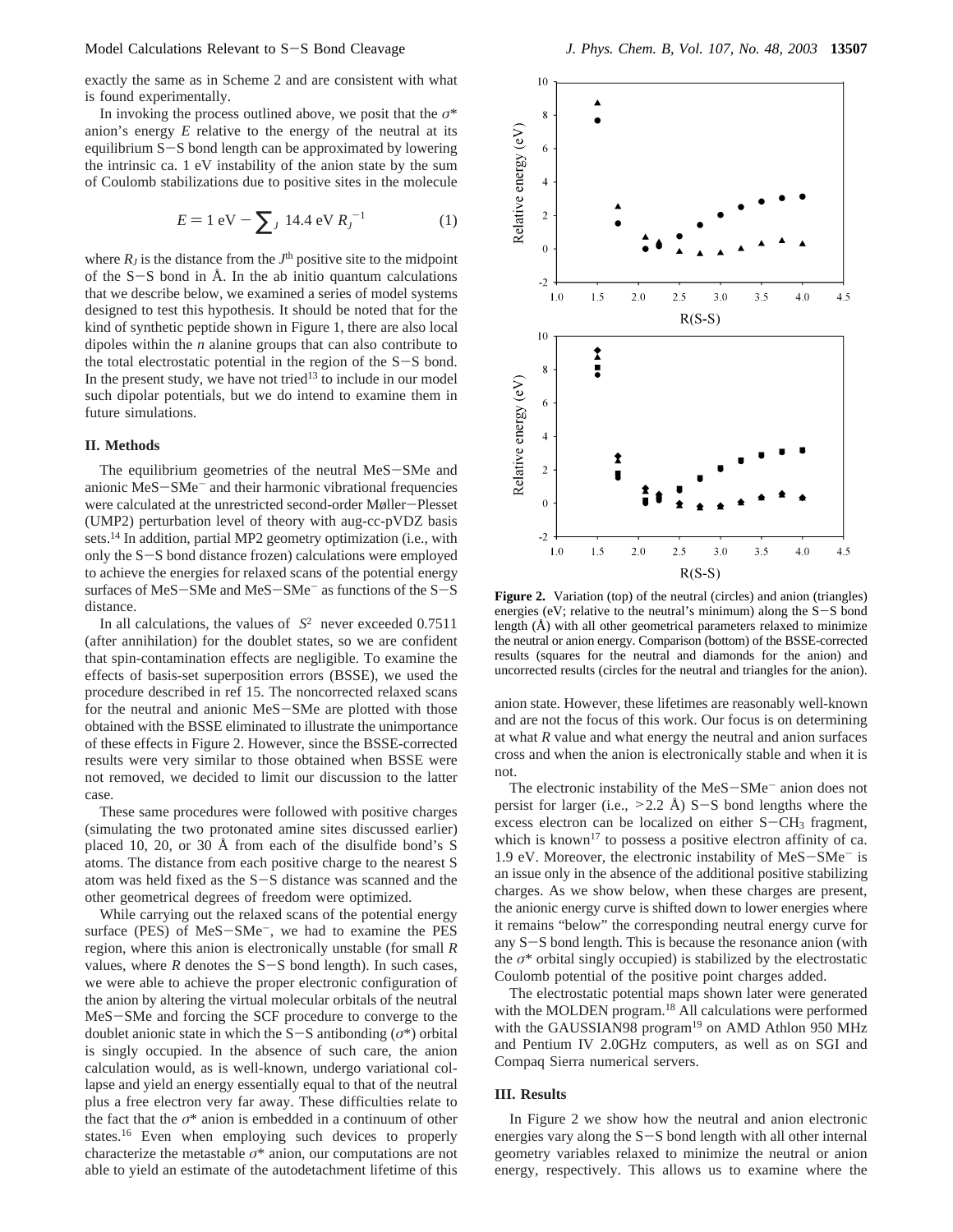

**Figure 3.** Neutral (circles) and  $\sigma^*$  anion (triangles) energies (eV) as functions of the  $S-S$  bond length ( $\AA$ ) when two  $+1$  charges are located 10 Å from each S atom.

anion's energy surface lies relative to that of the neutral. This, of course, is of direct relevance for a process in which a free electron strikes the neutral molecule containing the S-S bond and attaches to the *σ*\* orbital of that bond.

The data used to construct Figure 2 allow us to make the following estimates:

(1) The dissociation energy for MeS-SMe  $\rightarrow$  2 MeS is 2.2 eV or ca. 50 kcal mol<sup>-1</sup>;

(2) The electron affinity of MeS is 1.75 eV, a bit smaller than the experimental value<sup>17</sup> of 1.9 eV;

(3)  $R_e$ (MeS-SMe) = 2.08 Å;

and (4)  $\omega_e$ (MeS-SMe) = 508 cm<sup>-1</sup>.

We note that the  $\sigma^*$  anion lies 0.69 eV above the minimum of the neutral species in these calculations, which is somewhat lower than the experimentally determined 1.04 eV for the peak in the ETS spectrum (although this peak is 0.5 eV broad, and recall that the peak in the dissociative electron attachment yield lies below 1 eV). The anion and neutral curves cross ca. 0.33 eV above the neutral's minimum; this corresponds to between the fourth and fifth excited vibrational state of the S-S bond, which suggests that the  $S-S$  bond would have to be considerably vibrationally excited to access the point where the curves cross. It is this energy requirement that likely produces a barrier to electron attachment in this case and that would preclude S-<sup>S</sup> bonds from undergoing direct ECD cleavage in the absence of the stabilizing Coulomb potential that we discuss below. Another factor that makes the crossing point of the neutral and anion curves important is the fact that the anion is very short-lived (with respect to electron detachment) for *R* values smaller than that at the crossing. That is, electrons can attach for bond lengths shorter than that of the crossing point, but the nascent anion will undergo autodetachment within ca.  $10^{-14}$  s. Finally, we also note that the anion surface has a shallow minimum lying 0.31 eV below the minimum of the neutral surface, thus suggesting a positive adiabatic electron affinity that is a bit larger than the RET adiabatic electron affinity estimate mentioned earlier.

In Figure 3 we show the corresponding neutral and anion energies for the case in which two  $+1$  charges have been located 10 Å distant from each of the two sulfur atoms (and along the <sup>S</sup>-S bond axis). The positive charges are used to represent the Coulomb potential presented by two protonated amine sites as, for example, in the dication shown in Figure 1.

We note that in Figure 3 the anion is electronically stable for all values of the S-S bond length. As such, the neutral species is predicted to be able to attach an electron without



**Figure 4.** Neutral (circles) and  $\sigma^*$  anion (triangles) energies (eV) as functions of the  $S-S$  bond length ( $\AA$ ) when two  $+1$  charges are located 20 Å from each S atom.

having to overcome any barrier to access a curve crossing as in Figure 1. Note that the energy of the anion relative to the neutral at  $R = 2.08$  Å (the neutral's  $R_e$ ) moves from 0.69 eV in Figure 2 to  $-1.93$  eV in Figure 3. This 2.62 eV stabilization is very close to that predicted by eq 1 for two positive charges at 10 Å:  $2(14.4/(10 + 2.08/2))$ eV = 2.6 eV.

This success of such a simple Coulomb stabilization model may be surprising, but we remind the reader that this same kind of model has proven highly successful<sup>20</sup> when used to predict the electronic stabilities of multiply charged anions. In such cases, the vertical electron detachment energies can be computed reasonably accurately by reducing the intrinsic binding energy of a given anion site (i.e., its electron binding energy in the absence of any other negative sites) by the Coulomb repulsion energy produced by the other negative sites in the multiply charged anion.

Before examining the results obtained with the two  $+1$ charges placed 20 or 30 Å from each S atom, let us see what the Coulomb model would predict in those two cases. Specifically, it predicts the anion to be located relative to the minimum of the neutral by the following amounts:

 $0.69 - 2(14.4)/(21.04) = -0.68$  eV with the two  $+1$  charges 20 Å away

$$
0.69 - 2(14.4)/(31.04) = -0.24 \text{ eV}
$$
  
with the two charges 30  $\hat{\lambda}$ 

with the two charges 30 Å away

So, in either case, we expect the S-S bond to be able to attach an electron with no energy barrier.

In Figures 4 and 5 we show the neutral and  $\sigma^*$  anion energies when two  $+1$  charges are placed 20 and 30 Å from the S atoms, respectively.

Clearly, even when the two protonated sites are 30 Å away, the *σ*\* disulfide anion is electronically stable with respect to the neutral near the equilibrium bond length of the neutral. So, direct electron attachment to the S-S bond to effect fragmentation seems to be possible when two positive sites are present and as distant as 30 Å.

These findings and the Coulomb attraction potential model that seems to be consistent with them suggest that when the two protonated sites are further away than ca. 41 Å, the  $\sigma_{SS}^*$ anion will not be vertically stable<sup>21</sup> relative to the neutral, so direct electron attachment would then require energy input (e.g., vibrational excitation to access the surface crossing). Alternatively, these same data and the Coulomb model suggest that a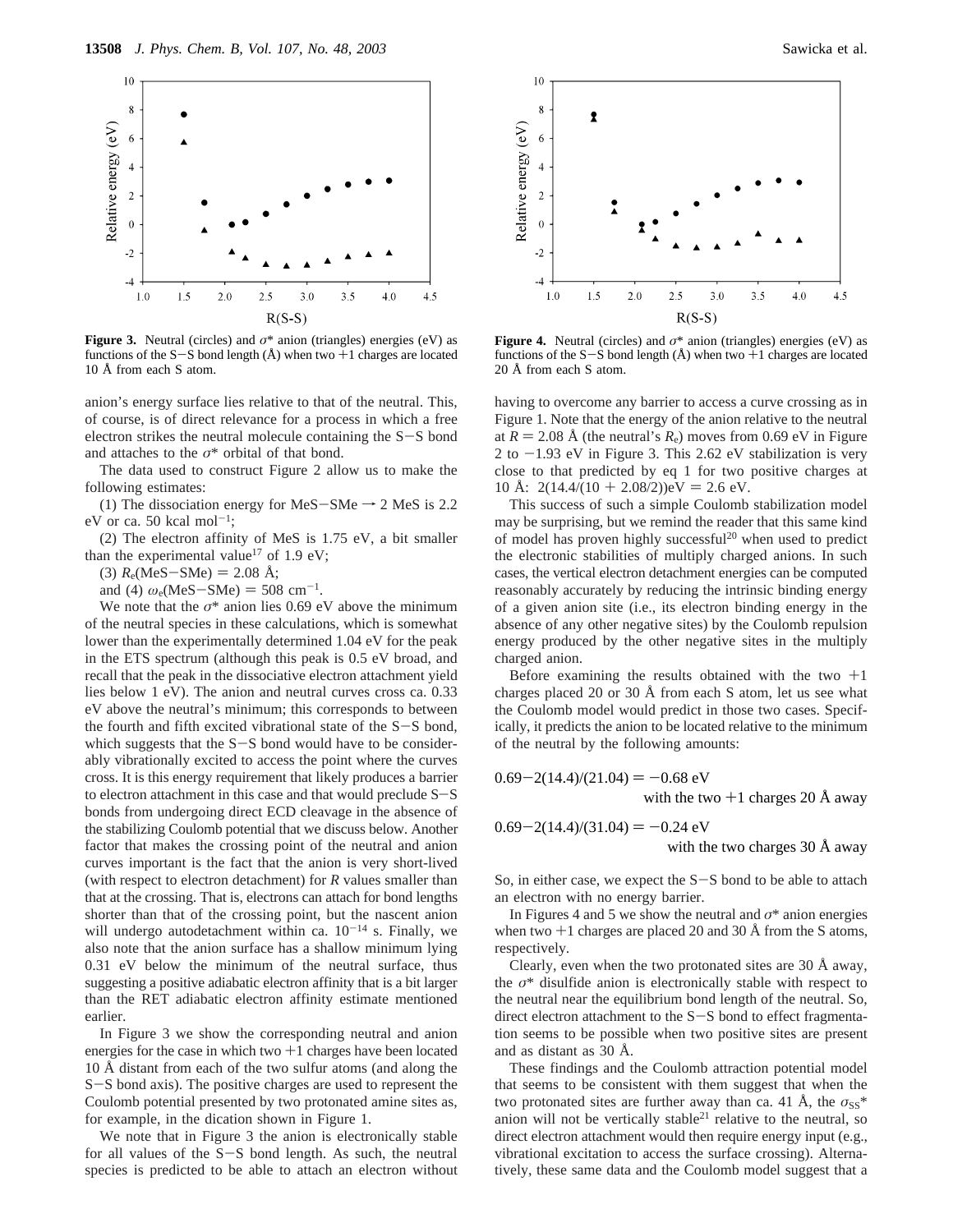

**Figure 5.** Neutral (circles) and  $\sigma^*$  anion (triangles) energies (eV) as functions of the S-S bond length  $(A)$  when two  $+1$  charges are located 30 Å from each S atom.

single protonated site 20 Å distant or closer is adequate to stabilize the anion sufficiently to permit direct electron attachment. Single positively charged sites more distant than 20 Å are not expected to permit direct attachment. These predictions should be subjected to further experimental tests.

Because the Coulomb potential plays a central role in the model outlined above, it is important to examine the full electrostatic potential experienced by an electron as it approaches the  $S-S$  bond region both in the absence of any  $+1$  charges and with such charges present. First, in Figure 6, we show the electrostatic potential for MeS-SMe in the absence of any positive charges, with blue coloring denoting attractive regions and red coloring labeling repulsive regions.

Clearly, the regions where the lone-pair orbitals of the two sulfur atoms exist are repulsive while regions on the positive

side of this molecule's dipole moment are attractive. Most importantly, there is no attractive region near the  $S-S$  bond that would tend to guide an incident electron toward the SS *σ*\* orbital.

In Figure 7 we show the electrostatic potential (with the same color convention) for four cases: with no  $+1$  charges and with two  $+1$  charges 30, 20, and 10 Å from each sulfur atom.

These figures make it clear that an ECD electron is most strongly attracted to regions near the positively charges sites where deep potential wells clearly exist. Hence, it is likely that the mechanism described in Scheme 1 will attract the majority of the electrons, because these deep wells likely dominate the electron-capture process. However, it is also clear that other local minima in the potential energy surface experienced by such electrons exist in the regions of the  $S-S$  bond when the positive charges are present at the three distances treated here. It is through the operation of such attractive potentials that we suggest a fraction of the ECD electrons enter the S-<sup>S</sup> *<sup>σ</sup>*\* orbital and thus effect S-S bond cleavage. It should be noted that in most electrospray experiments on proteins, the number of positively charged sites is usually large enough to produce the kind of stabilization discussed here. For example, a protein of mass 12 kDa such as cytochrome *c* typically has seven or eight positive charges when in a compact state and  $15-20$  charges when in an extended state.

## **IV. Summary**

Our results show that

(1) In the absence of Coulomb stabilization, direct vertical dissociative attachment of an electron to an S-<sup>S</sup> *<sup>σ</sup>*\* orbital requires the electron to have a kinetic energy of ca. 0.5 eV (experiments probing the position of the *σ*\* shape resonance and the onset of dissociative electron attachment give somewhat



Figure 6. Electrostatic potential of MeS-SMe with countours spaced by 0.0015 atomic units (i.e., 0.0408 eV as an electron experiences the potential). Red regions are repulsive; blue are attractive.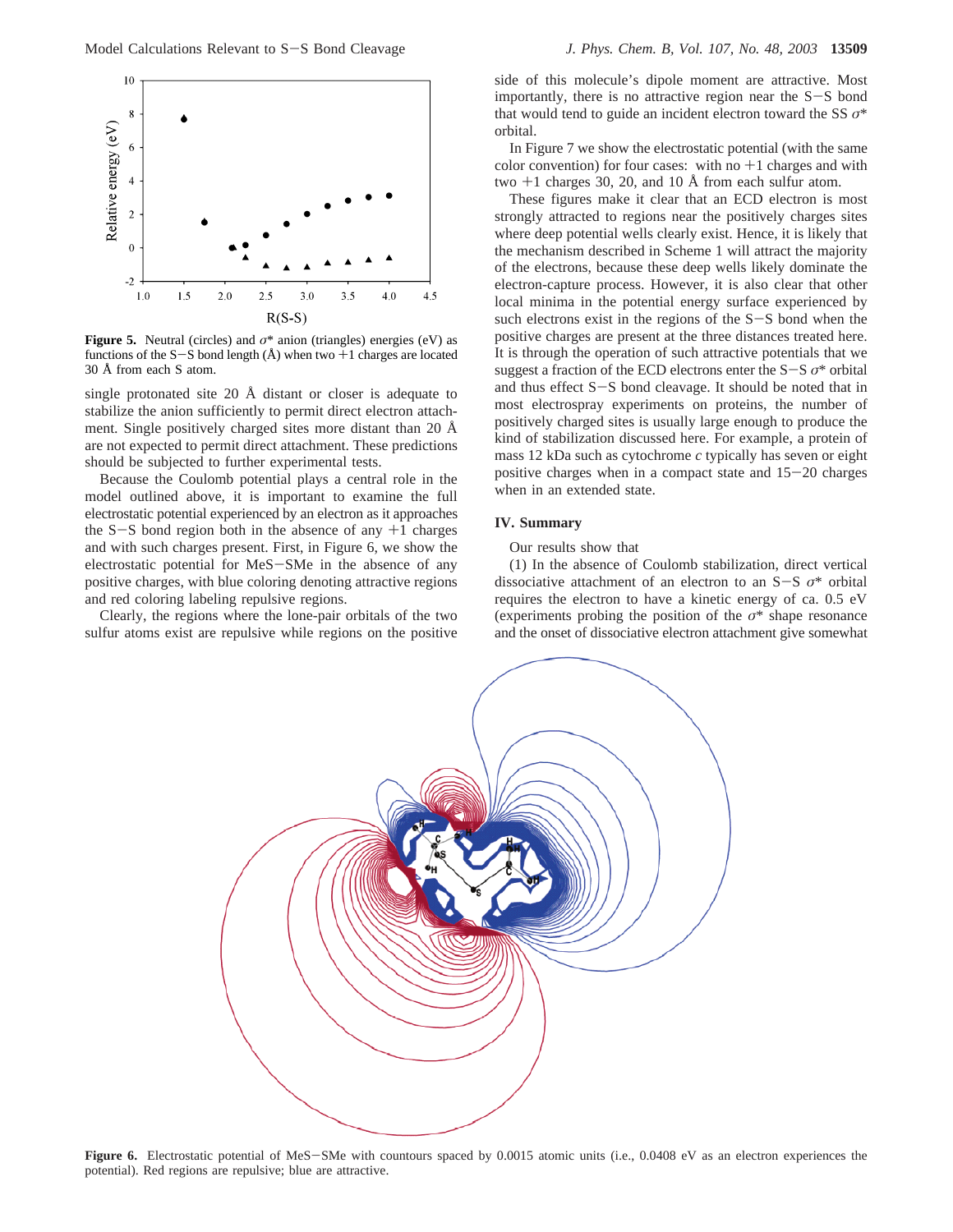

**Figure 7.** Electrostatic potentials showing attractive (blue) and repulsive (red) regions for MeS-SMe with no charges (upper left) and with two +1 charges 30, 20, and 10 Å from each sulfur atom, respectively, clockwise from upper right.

higher values). Alternatively, substantial excitation of the  $S-S$ vibration would be required to access the bond length at which the neutral and anion surfaces cross and thus could attach an even lower energy electron. These observations suggest that direct attachment of ECD electrons to S-S bonds in the absence of any nearby positive sites is endothermic and very unlikely.

(2) In the presence of two stabilizing positive charges closer than ca. 41 Å to the S-S bond, the  $\sigma^*$  anion surface of the disulfide is stabilized relative to the neutral surface to an extent that renders direct vertical electron attachment no longer endothermic.

(3) A single positive charge closer than 20 Å should also allow direct dissociative attachment to occur with no energy requirement.

In addition to suggesting how Coulomb stabilization may alter a disulfide bond's ability to directly attach electrons in ECD experiments, we believe it is useful to speculate how such effects may play roles in rendering other bonds subject to cleavage via a direct-attachment mechanism. In particular, we note that <sup>C</sup>-<sup>O</sup> *<sup>σ</sup>*\* and C-<sup>S</sup> *<sup>σ</sup>*\* orbitals have been found in ETS experiments<sup>10</sup> to lie vertically ca. 4.2 eV and  $\leq$ 3.75 eV above their corresponding neutrals. We suggest, therefore, that a single  $+1$  site within 3.4 Å would be needed to render  $C-O \sigma$  bonds susceptible to direct-attachment ECD cleavage and  $a + 1$  site within 3.8 Å could do likewise to a  $C-S$   $\sigma$  bond. These predictions should also be amenable to experimental verification.

If the suggestions provided in this paper are determined by further experimental testing to be true, it seems that ECD fragmentation patterns may need to be reexamined to take into consideration direct fragmentation of  $S-S$ ,  $C-O$ , and  $C-S$  (as well as  $C-C$ )  $\sigma$  bonds in proximity to protonated sites. That is, fragmentation through the processes outlined in Schemes 1 and 2 are likely operative and may even dominate because the electrostatic potential causes most ECD electrons to be directed toward and to attach to the protonated sites. However, additional fragmentation via a direct-attachment mechanism such as that discussed in this paper may also be operative; if so, it is important to include such possibilities in interpreting fragmentation patterns.

**Acknowledgment.** This work has been supported by National Science Foundation Grants 9982420 and 0240387 to J.S. and by the Polish State Committee for Scientific Research (KBN) in Grant No. DS/8371-4-0137-3 to P.S.. The FT-ICR experimental work was supported in part by the NSF National High Field FT-ICR facility (CHE-99-09502).

# **References and Notes**

(1) Zubarev, R.; Kruger, N.; Fridriksson, E. K.; Lewis, M. A.; Horn, D. M.; Carpenter, B. K.; McLafferty, F. W. *J. Am. Chem. Soc*. **1999**, *121*,  $2857 - 2862$ 

(2) It is likely that the low-energy electron first attaches to a higher Rydberg orbital to form a very weakly bound electronic state, after which rapid radiationless relaxation leads to lower energy plus ground-state Rydberg species. Because the latter (i.e.,  $R-NH_3$  species) lie more than  $3 \text{ eV}$  below the parent cation (i.e.,  $RNH_3^+$ ), it is highly improbable that the electron attaches to the cation to form the ground-state radical in a single step.

(3) It has also been shown that the  $N-C$  bond can break to generate alternative fragmentation (see, for example, Shaffer, S. A.; Sadilek, M.; Turecek, F. *J. Org. Chem*. **<sup>1996</sup>**, *<sup>61</sup>*, 5234-5245).